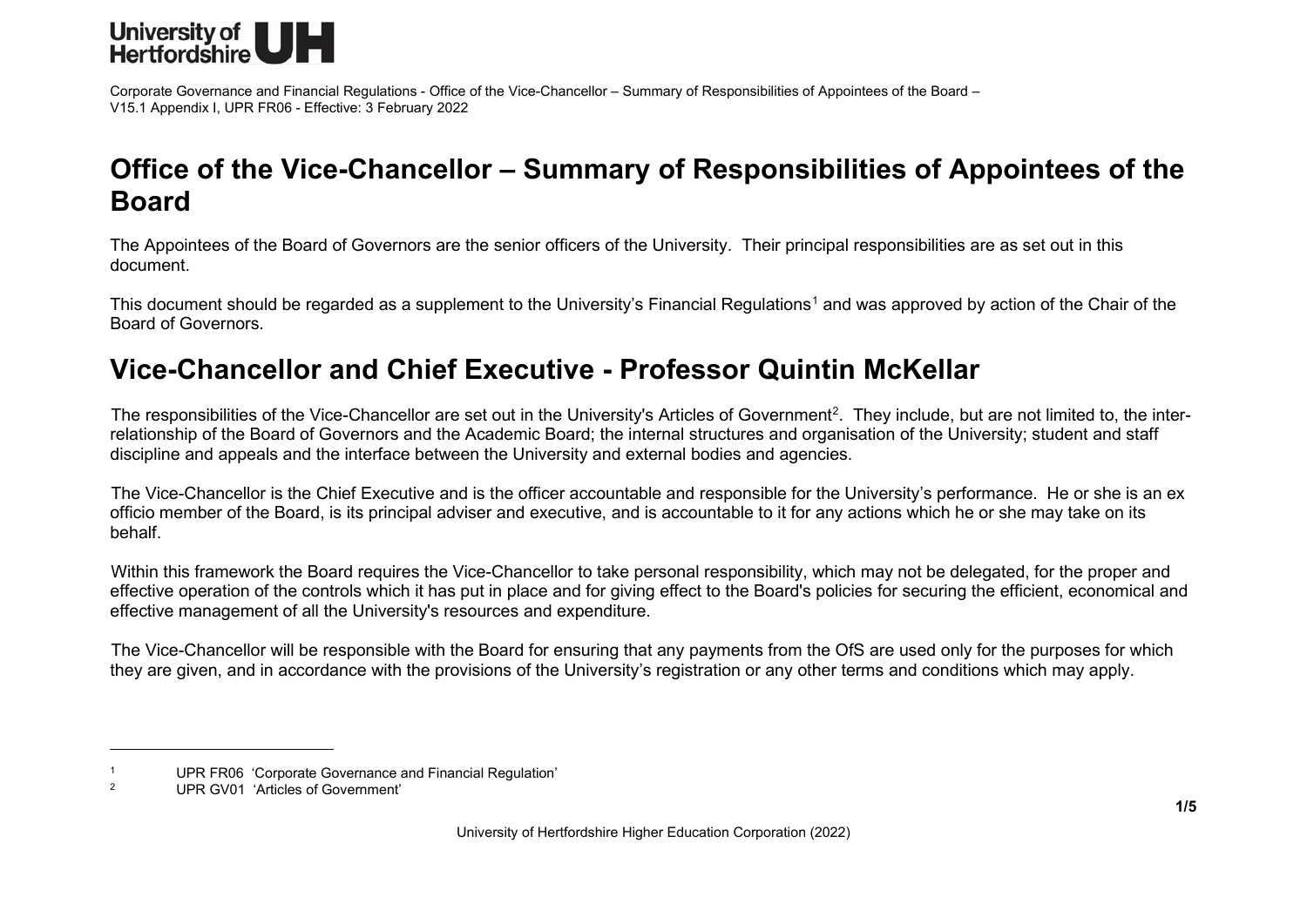

The Vice-Chancellor will be responsible for advising the Board if at any time any action or policy under consideration by the Board is incompatible with the conditions of the University's OfS registration."

In addition, the Vice-Chancellor is responsible for international partnerships and strategic development, oversight of research activities, intellectual property and its exploitation and for Community Engagement but may choose to delegate some of all of these responsibilities to another member of staff.

#### **Contact information**

**e-mail: [q.mckellar@herts.ac.uk](mailto:q.mckellar@herts.ac.uk) Telephone: 01707 284030**

The Deputy Vice-Chancellor, the Group Finance Director and the Secretary and Registrar are responsible through the Vice-Chancellor, for the following:

### **Deputy Vice-Chancellor (Professor Matthew Weait)**

Line management of the Deans of School;

enhancement of learning and teaching and quality assurance;

co-ordination of the University's planning activities;

staff development for professional and academic staff;

Strategic Business Unit performance targets; academic standards;

student recruitment, induction and retention;

student conduct and relationships with the Students' Union;

relationships with the Recognised Trade Unions;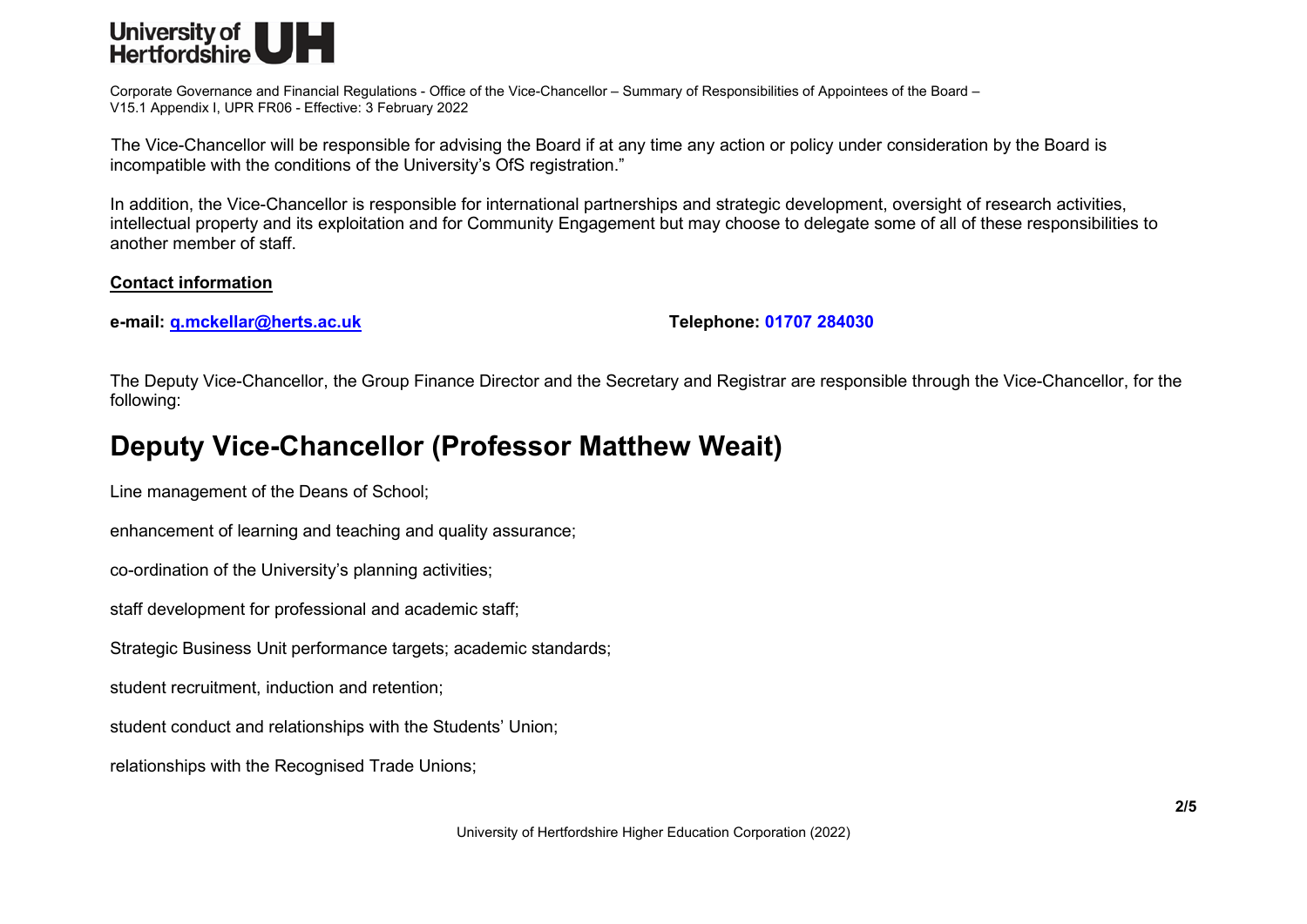<span id="page-2-0"></span>

Widening Participation and relationships with educational partners;

academic portfolio planning.

**Contact information**

**e-mail:m.weai[t@herts.ac.uk](mailto:p.e.waters@herts.ac.uk)**

Telephone: 01707 284980

# **Group Finance Director (Alistair Moffat)**

Management all financial matters relating to the University Group<sup>[3](#page-2-0)</sup> including:

budgets and accounts;

management of Banking and External Audit relationships;

financial forecasting;

investments and investment appraisal;

taxation matters;

procurement/purchasing and Value for Money;

insurance;

<sup>&</sup>lt;sup>3</sup> The Group Finance Director will provide audited accounts of the University for scrutiny by the Board and regular financial reports for the Board, the Vice-Chancellor and other bodies, as appropriate.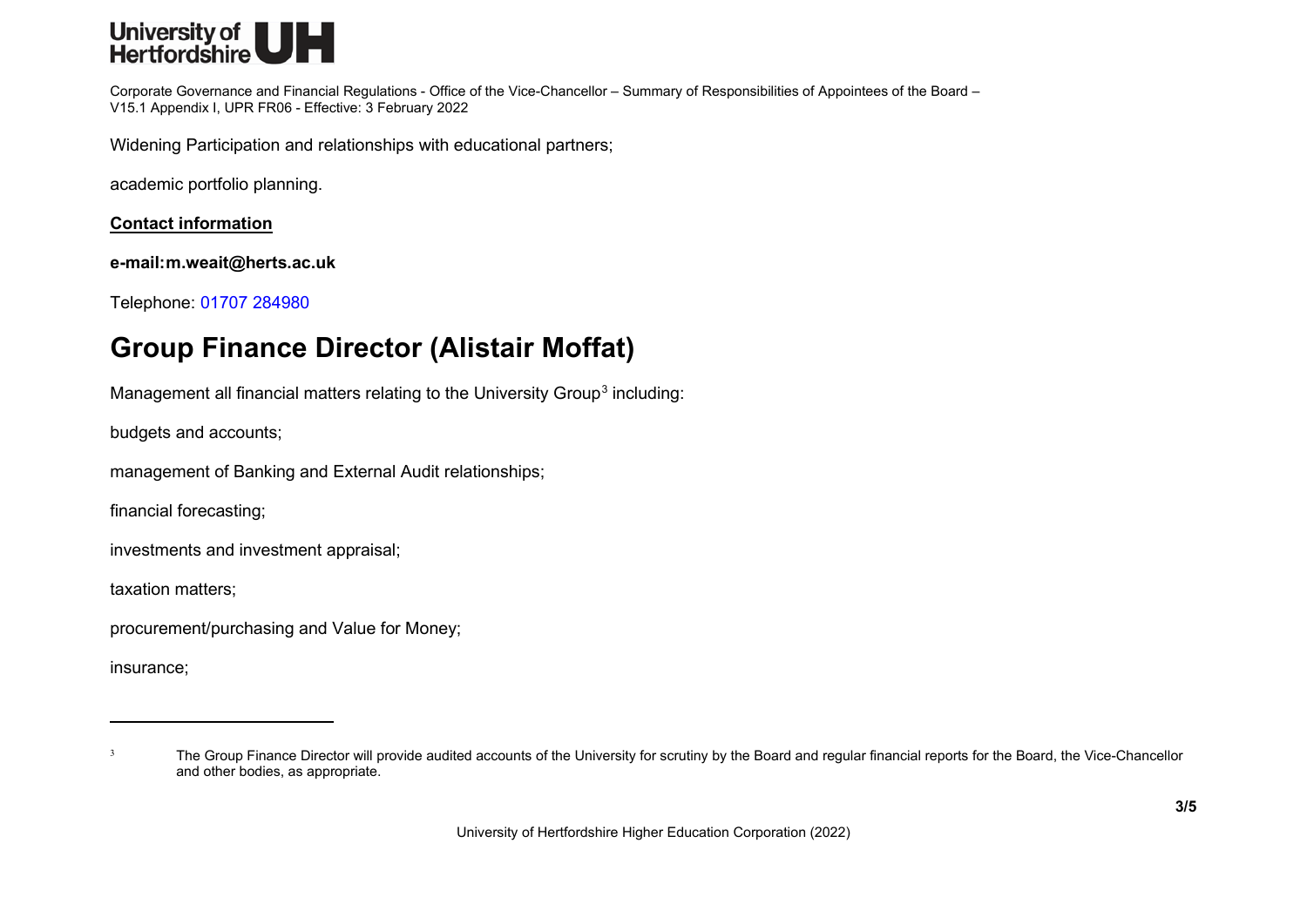

financial management of the wholly-owned subsidiary companies;

Sustainability;

estates management, estates investment, security;

catering, conferences, sports.

**Contact information**

**e-mail: [a.moffat5@herts.ac.uk](mailto:a.moffat5@herts.ac.uk)**

Telephone: 01707 285884

# **Secretary and Registrar (Sharon Harrison-Barker)**

Clerk to the Board of Governors and Secretary to the Academic Board; management and operation of all Boards and their committees; the University's Licence Holder; Company Secretary of UH Holdings Limited; the Academic Registry; compliance with all University policies, regulations and procedures; legal matters relating to the University and its subsidiary companies; professional staffing, organisation and discipline; the University's interface with Government statistical agencies;